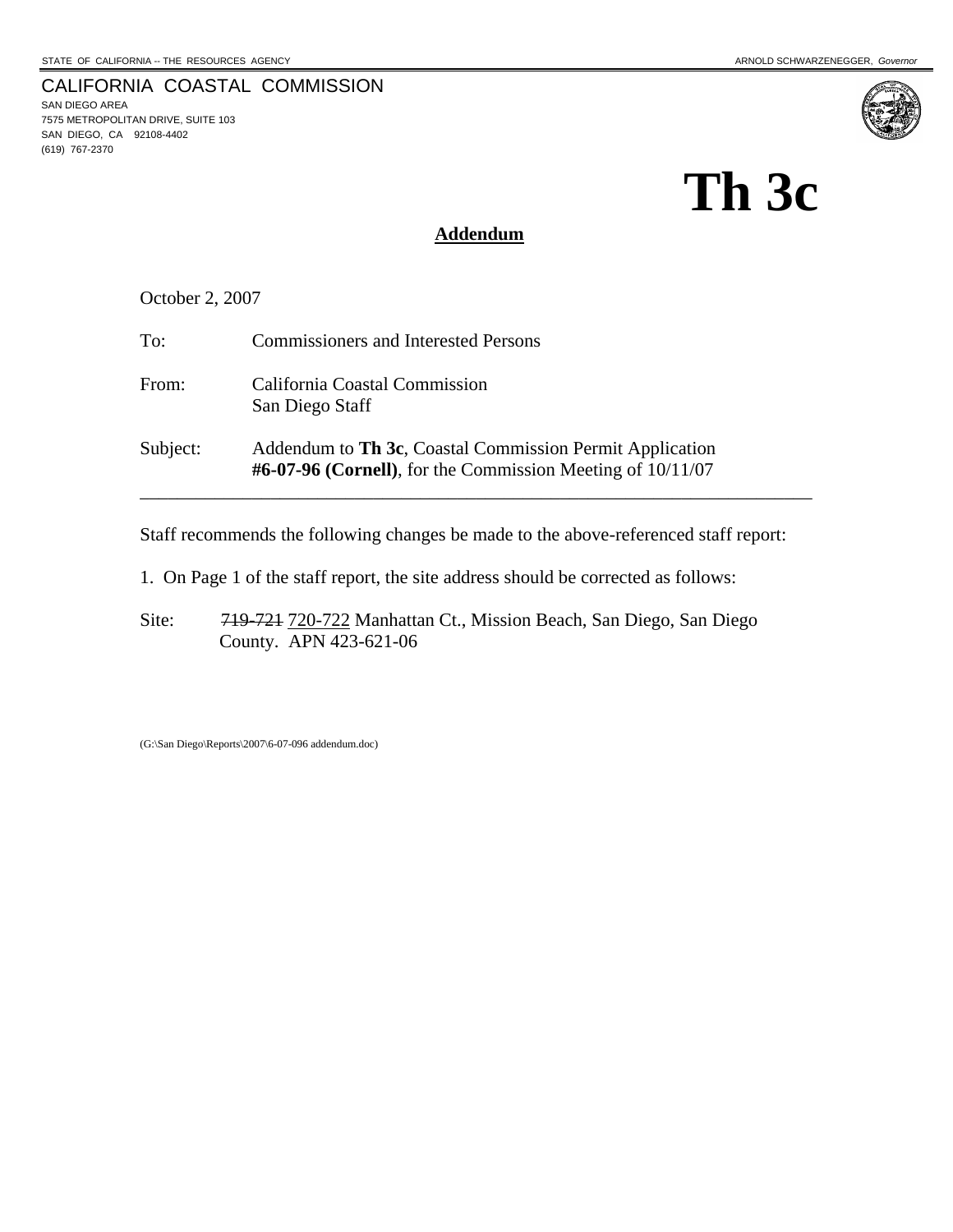# CALIFORNIA COASTAL COMMISSION

SAN DIEGO AREA 7575 METROPOLITAN DRIVE, SUITE 103 SAN DIEGO, CA 92108-4421 (619) 767-2370



**Th 3c** <sup>49th Day: 10/8/07<br>
<sup>180th Day: 2/16/08</sup><br>
Staff: Laurind</sup> Filed: 8/20/07 49th Day: Laurinda Owens-SD Staff Report: 9/19/07 Hearing Date: 10/10-12/07

# **STAFF REPORT: CONSENT CALENDAR**

**Application No**.: 6-07-96

| Applicant:          | Ken Cornell                                                                                                                                                                                                                        | <b>Agent:</b> Fernando Gonzalez-Pacheco |  |
|---------------------|------------------------------------------------------------------------------------------------------------------------------------------------------------------------------------------------------------------------------------|-----------------------------------------|--|
| <b>Description:</b> | Demolition of an existing one-story, 1,318 sq.ft. residential duplex and<br>construction of a three-story, 30 ft. high, two-unit, 2,139 sq.ft.<br>condominium building with five on-site parking spaces on a 2,800<br>sq.ft. site. |                                         |  |
|                     | Lot Area                                                                                                                                                                                                                           | $2,800$ sq. ft.                         |  |
|                     | <b>Building Coverage</b>                                                                                                                                                                                                           | 1,635 sq. ft. $(58%)$                   |  |
|                     | <b>Pavement Coverage</b>                                                                                                                                                                                                           | 359 sq. ft. (13%)                       |  |
|                     | Landscape/Unimproved                                                                                                                                                                                                               |                                         |  |
|                     | Area                                                                                                                                                                                                                               | $806$ sq. ft. $(29%)$                   |  |
|                     | <b>Parking Spaces</b>                                                                                                                                                                                                              | 5                                       |  |
|                     | Zoning                                                                                                                                                                                                                             | $R-S$                                   |  |
|                     | <b>Plan Designation</b>                                                                                                                                                                                                            | Residential South (36 dua)              |  |
|                     | <b>Project Density</b>                                                                                                                                                                                                             | 31.1 dua                                |  |
|                     | Ht abv fin grade                                                                                                                                                                                                                   | 30 feet                                 |  |
| Site:               | 719-721 Manhattan Ct., Mission Beach, San Diego, San Diego<br>County. APN 423-621-06.                                                                                                                                              |                                         |  |

**Substantive File Documents**: Certified Mission Beach Precise Plan; Certified Mission Beach Planned District Ordinance

#### **I. STAFF RECOMMENDATION**:

 $\overline{a}$ 

The staff recommends the Commission adopt the following resolution:

**MOTION:** *I move that the Commission approve the coastal development permit applications included on the consent calendar in accordance with the staff recommendations.*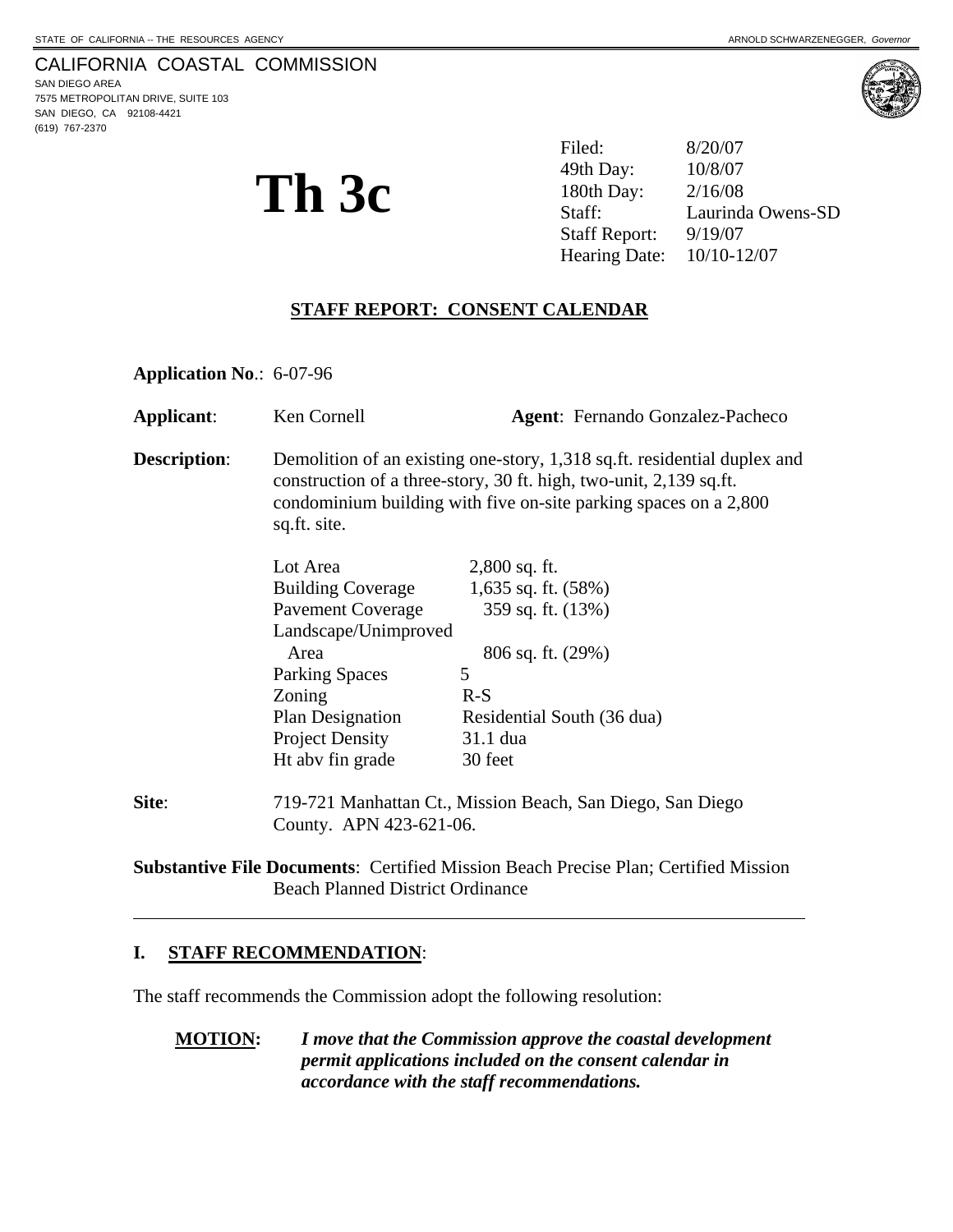### **STAFF RECOMMENDATION TO ADOPT CONSENT CALENDAR:**

Staff recommends a **YES** vote. Passage of this motion will result in approval of all the permits included on the consent calendar. The motion passes only by affirmative vote of a majority of the Commissioners present.

#### **II. Standard Conditions**.

See attached page.

#### **III. Special Conditions**.

The permit is subject to the following conditions:

 **1.** Final Landscape/Yard Area Fence Plans. **PRIOR TO THE ISSUANCE OF THE COASTAL DEVELOPMENT PERMIT**, the applicant shall submit to the Executive Director for review and written approval final landscaping and fence plans approved by the City of San Diego. The plans shall be in substantial conformance with the landscape plans as submitted by Ocean Pacific Design, dated 7/31/07, and shall include the following:

- a. A view corridor a minimum of 10 ft. wide shall be preserved in the north yard area adjacent to Manhattan Court. All proposed landscaping in the north yard area shall be maintained at a height of three feet or lower (including raised planters) to preserve views toward the ocean. A maximum of two (2) tall trees with thin trunks are permitted, provided they are located close to the building (i.e., within 3-6 ft. of the building) and outside of the 10 ft. wide view corridor and they do not block views towards the ocean.
- b. All landscaping shall be drought-tolerant, native or non-invasive plant species. All landscape materials within the identified view corridors shall be species with a growth potential not expected to exceed three feet at maturity, except for authorized trees. No plant species listed as problematic and/or invasive by the California Native Plant Society, the California Invasive Plant Council, or as may be identified from time to time by the State of California shall be employed or allowed to naturalize or persist on the site. No plant species listed as 'noxious weed' by the State of California or the U.S. Federal Government shall be utilized within the property.
- c. Any fencing in the north yard setback area shall permit public views and have at least 75 percent of its surface area open to light.
- d. A written commitment by the applicant that, five years from the date of the issuance of the coastal development permit for the residential structure, the applicant will submit for the review and written approval of the Executive Director a landscape monitoring report prepared by a licensed Landscape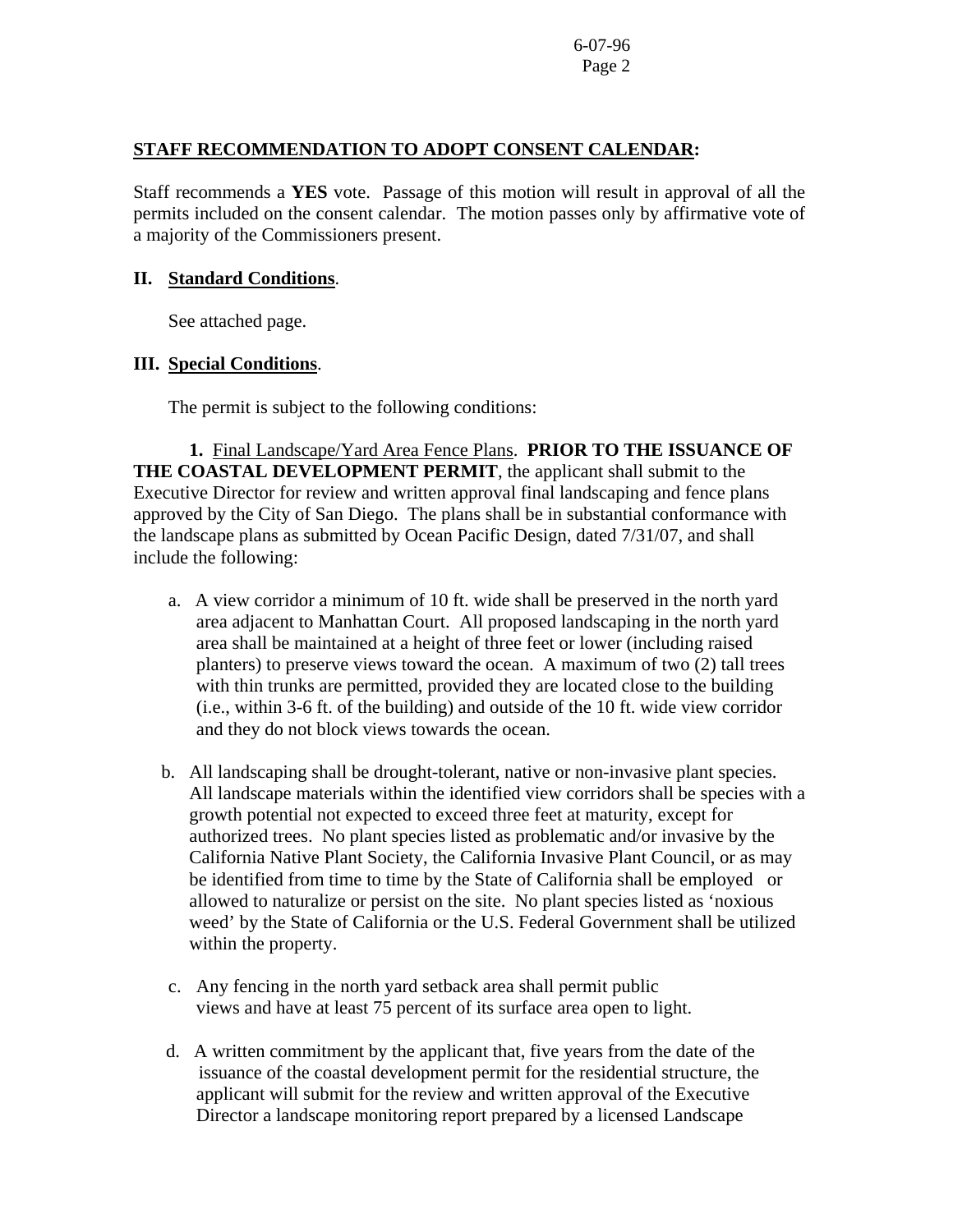Architect or qualified Resource Specialist that certifies whether the on-site landscaping is in conformance with the landscape plan approved pursuant to this Special Condition. The monitoring report shall include photographic documentation of plant species and plant coverage.

If the landscape monitoring report indicates the landscaping is not in conformance with or has failed to meet the performance standards specified in the landscaping plan approved pursuant to this permit, the applicant, or successors in interest, shall submit a revised or supplemental landscape plan for the review and written approval of the Executive Director. The revised landscaping plan must be prepared by a licensed Landscape Architect or Resource Specialist and shall specify measures to remediate those portions of the original plan that have failed or are not in conformance with the original approved plan.

The permittee shall undertake the development in accordance with the approved landscape plans. Any proposed changes to the approved plans shall be reported to the Executive Director. No changes to the plans shall occur without a Commission-approved amendment to the permit unless the Executive Director determines that no such amendment is legally required.

 2. Timing of Construction.No construction shall take place for the project between Memorial Day weekend and Labor Day of any year. Access corridors and staging areas shall be located in a manner that has the least impact on public access via the maintenance of existing public parking areas and traffic flow on coastal access routes (no street closures or use of public parking as staging areas).

3. Final Plans/Historical Resources Determination. **PRIOR TO ISSUANCE OF THE COASTAL DEVELOPMENT PERMIT**, the applicant shall submit for review and written approval of the Executive Director, final plans for the new two-unit condominium development. Said plans shall be in substantial conformance with the plans submitted by Ocean Pacific Design, dated 7/31/07, with this application and shall first be reviewed and approved in writing by the City of San Diego. In addition, the plans shall reflect that the City has reviewed the applicant's historical evaluation and concur that the existing structure to be demolished is not historic.

The permittee shall undertake the development in accordance with the approved plans. Any proposed changes to the approved plans shall be reported to the Executive Director. If a determination is made that the existing structure is historic, an amendment to the permit shall be required. No changes to the plans shall occur without a Coastal Commission approved amendment to this coastal development permit unless the Executive Director determines that no additional amendment is legally required.

# 4.Deed Restriction. **PRIOR TO ISSUANCE OF THE COASTAL**

**DEVELOPMENT PERMIT**, the applicant shall submit to the Executive Director for review and approval documentation demonstrating that the applicant has executed and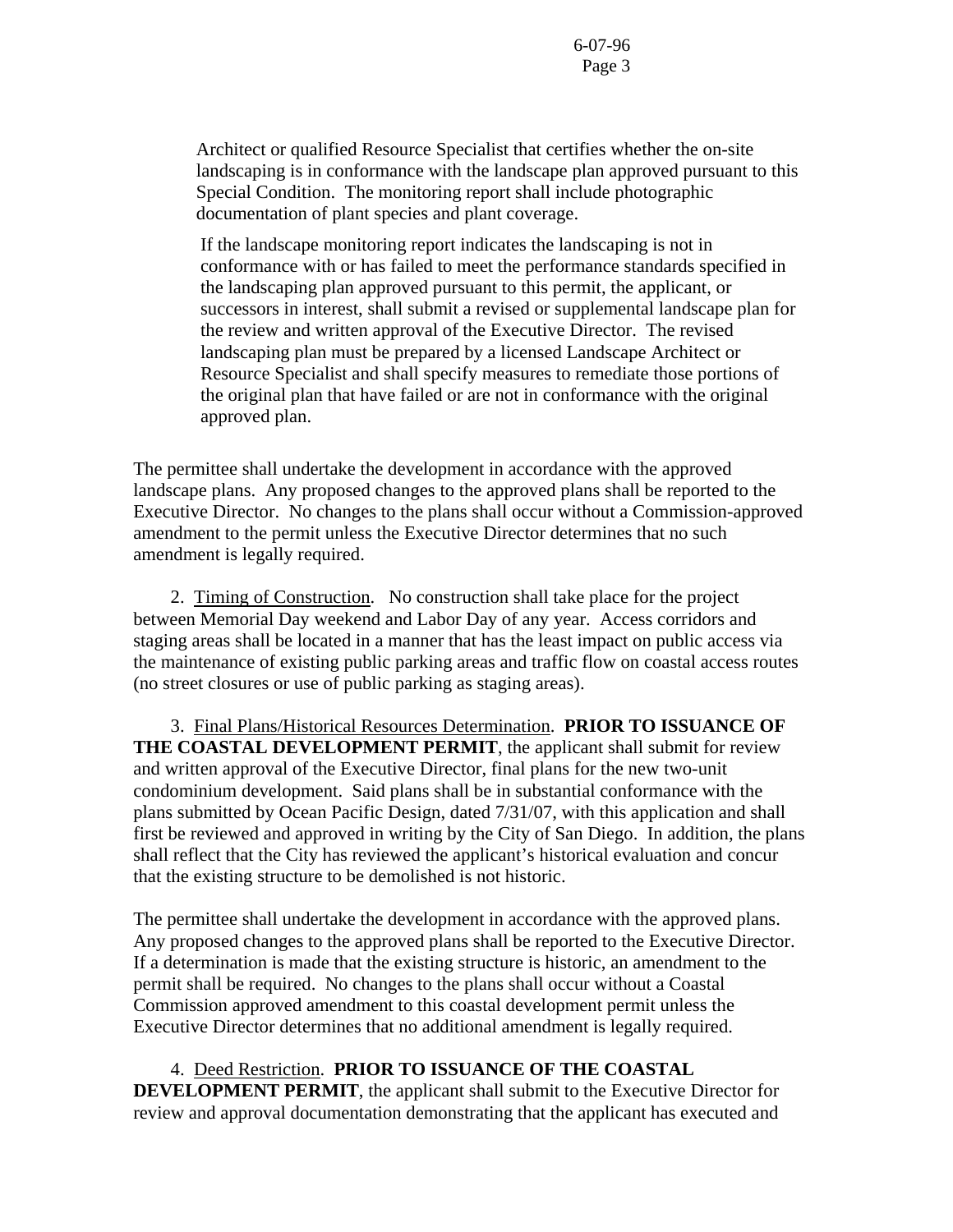recorded against the parcel(s) governed by this permit a deed restriction, in a form and content acceptable to the Executive Director: (1) indicating that, pursuant to this permit, the California Coastal Commission has authorized development on the subject property, subject to terms and conditions that restrict the use and enjoyment of that property; and (2) imposing the Special Conditions of this permit as covenants, conditions and restrictions on the use and enjoyment of the Property. The deed restriction shall include a legal description of the entire parcel or parcels governed by this permit. The deed restriction shall also indicate that, in the event of an extinguishment or termination of the deed restriction for any reason, the terms and conditions of this permit shall continue to restrict the use and enjoyment of the subject property so long as either this permit or the development it authorizes, or any part, modification, or amendment thereof, remains in existence on or with respect to the subject property.

#### **IV. Findings and Declarations.**

The Commission finds and declares as follows:

 **A. Detailed Project Description/History**. Proposed is the demolition of a onestory, 1,318 sq.ft., residential duplex and the construction of a three-story, 30 ft. high, two-unit, 2,139 sq.ft. condominium building with five on-site parking spaces on a 2,800 sq.ft. site. Unit A will have three bedrooms and Unit B will have two bedrooms. A total of five on-site parking spaces will be provided in a two-car garage, a two-car carport and single-car carport. In addition, the proposed development will result in an improvement to on-site parking as the existing structure is currently deficient in parking (only two spaces for two units exist where four would be required pursuant to current regulations). As such, the proposed project will enhance public access to the coast in this area by providing adequate on-site parking reducing the need for residents and/or visitors to park on the street which may usurp parking for beach visitors, consistent with Section 30252 of the Coastal Act. The project site fronts on Mission Boulevard at the southwest corner with Manhattan Court in the community of Mission Beach.

With regard to potential impacts to public views, Mission Beach is a small peninsulashaped sliver of land located on filled tidelands in Mission Bay Park. It is bordered by the Pacific Ocean to the west and Mission Bay Park to the east (ref. Exhibit No. 1). In the Mission Beach community, the public rights-of-way of the various courts and places, which are generally east/west running streets, comprise the community's public view corridors. In addition, the public boardwalk (Ocean Front Walk), which runs north/south along the beach, serves not only as a highly popular public accessway, but also serves as a view corridor along the shoreline. The project site fronts on Mission Boulevard at the southwest corner with Manhattan Court in the community of Mission Beach. The residential blocks in this area are much shorter in length and the site is only one lot east of Ocean Front Walk, the public boardwalk, as well as the beach in this area. Thus, there is the potential for the subject development to impact views to the shoreline.

The Commission typically reviews projects to assure that any new proposed development does not encroach into the yard setback areas which could impede public views toward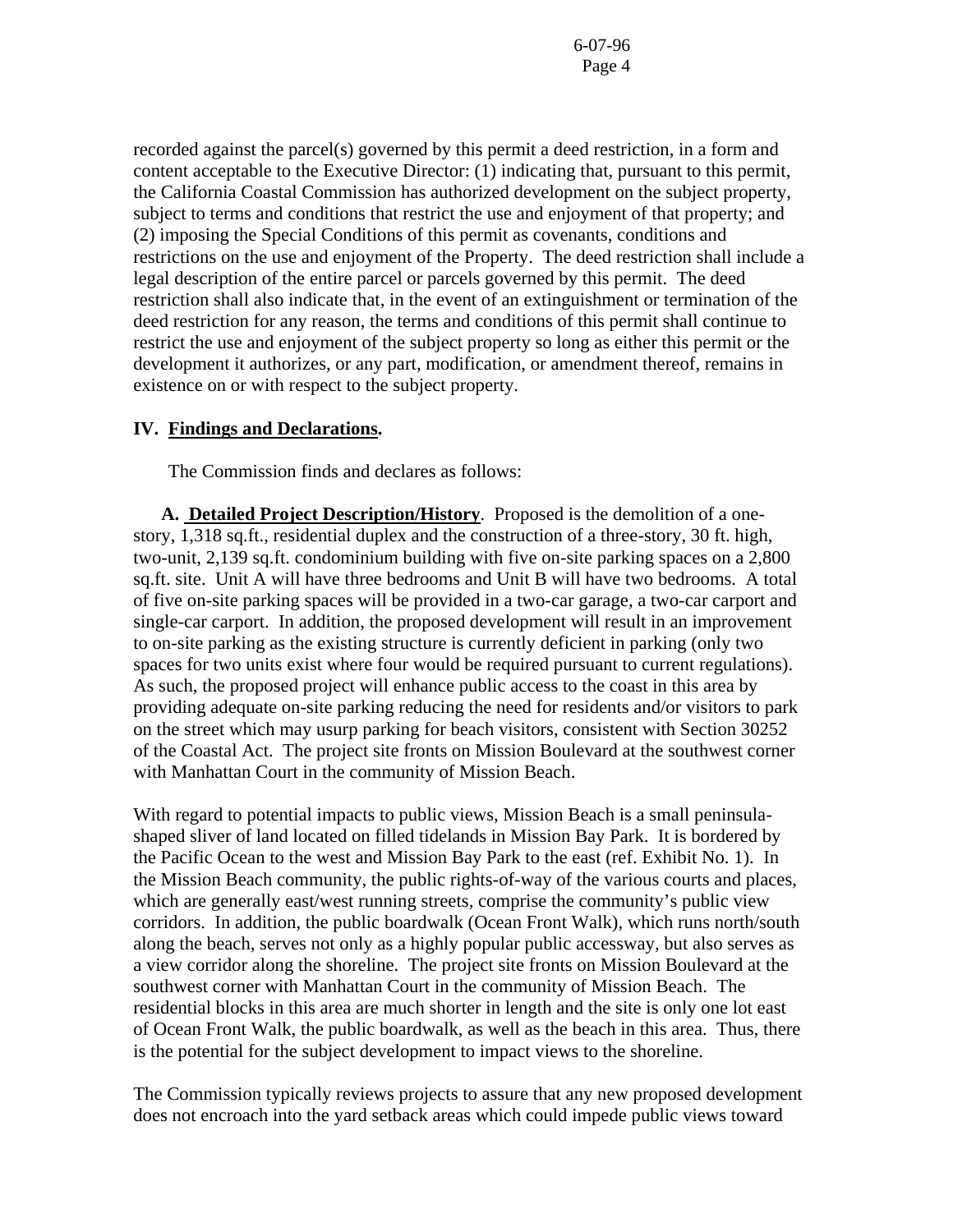the ocean. In this particular case, the proposed development will observe all required setbacks and public views to the ocean will not be impacted as a result of the proposed structure. However, there is the potential for proposed landscaping in the side yard area to impede views to the ocean (both initially and over time, as plant materials/trees mature). The Commission typically permits the planting of two tall trees with thin trunks provided that they are placed close to the structure (i.e., 3-5 ft.) and outside of the view corridor, so as not to obstruct views to and along the shoreline. Although the north side yard is 15 ft. wide, the requirements of the City's certified Land Development Code provide that a visual corridor not less than the side yard setbacks or more than 10 feet in width shall be provided for such view corridors. As such, Special Condition #1 requires that the applicant submit final landscape plans that require that all proposed landscaping and hardscaping consist of only low level material that does not impede views to the ocean. The permitted landscape elements include plant materials that do not block views (limited to a height of about 3 ft.) and a maximum of two tall trees with thin trunks provided they are located close to the building and they do not impede views toward the ocean. The condition also stipulates that all landscape materials within the identified view corridors shall be species with a growth potential not expected to exceed three feet at maturity, except for authorized trees. As conditioned, it can be assured that any landscape improvements proposed in the north side yard setback area will not impede public views toward and along the ocean.

With regard to community character, the existing residences in this community vary widely in architectural style and appearance. An existing one-story duplex is being removed and a three-story condominium building is proposed in its place. The proposed structure will be visually compatible with the character of the surrounding neighborhood and the pattern of redevelopment in the area. In summary, the proposed development, as conditioned, will not result in any public view blockage and is found visually compatible with the character of the surrounding neighborhood, consistent with Section 30251 of the Coastal Act.

In addition, to address potential concerns with regard to construction activities on public access on this nearshore property, the project has been conditioned (#2) such that no work shall occur between Memorial Day weekend and Labor Day of any year. Therefore, the proposed development, as conditioned, does not interfere with public access opportunities is found consistent with the public access and recreation policies of the Coastal Act.

As noted above, in order to make way for the proposed new development, the applicant is proposing to demolish an existing residential duplex on the site. The structure is composed of wood siding and was constructed in 1925. The City's certified Land Development Code contains regulations pertaining to protection of Historical Resources. Because some of the existing older structures may contain some historical significance, Section 143.0212 of the LDC provides that the City shall determine the need for a sitespecific survey for the purposes of obtaining a construction permit or development permit for development for any parcel containing a structure that is 45 or more years old. In this particular case, as noted above, the structure is 82 years old and, as such, it must be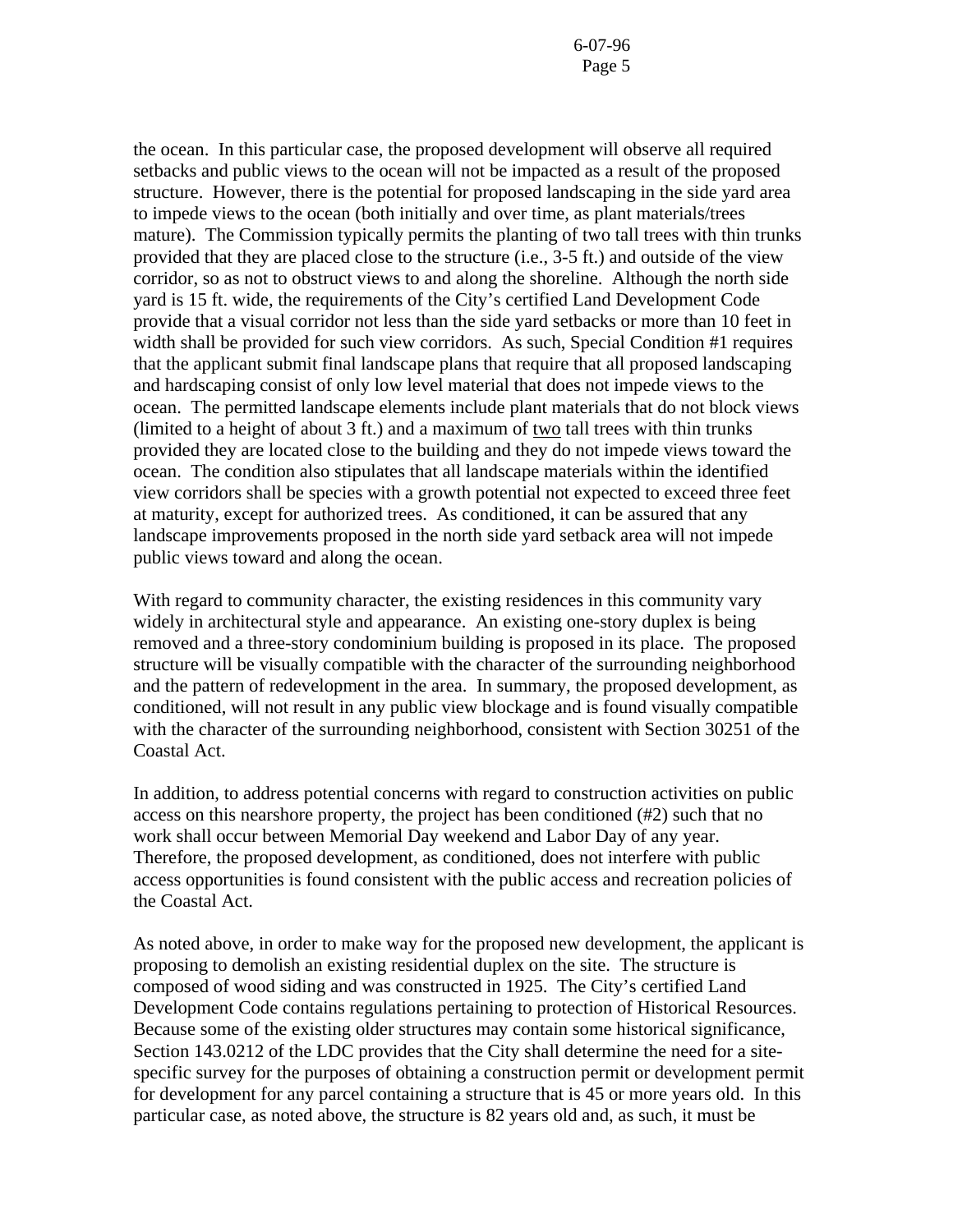determined whether or not the structure has any historical significance. To address this, the applicant has submitted a historical evaluation for the existing structure that concludes it has no historical significance. However, the City has not yet reviewed or signed-off on the report. As such, Special Condition #3 requires that evidence of the City's concurrence be provided prior to issuance of the permit. Special Condition #3 also requires that final plans approved by the City of San Diego have been stamped and approved prior to issuance of the coastal development permit. This is to assure that the new development on the site meets the City's zoning requirements (i.e., PDO design requirements). Special Condition #4 requires the permit and findings be recorded to assure future property owners are aware of the permit conditions.

**B. Community Character /Visual Quality.** The development is located within an existing developed area and, as conditioned, will be compatible with the character and scale of the surrounding area and will not impact public views. Therefore, the Commission finds that the development, as conditioned, conforms to Section 30251 of the Coastal Act.

**C. Public Access/Parking**. As conditioned, the proposed development will not have an adverse impact on public access to the coast or to nearby recreational facilities. As conditioned, the proposed development conforms to Sections 30210 through 30214, Sections 30220 through 30224, Section 30252 and Section 30604(c) of the Coastal Act.

 **D. Local Coastal Planning**. The subject site is located in an area of original jurisdiction, where the Commission retains permanent permit authority and Chapter 3 of the Coastal Act remains the legal standard of review. As conditioned, the proposed development is consistent with Chapter 3 of the Coastal Act. Approval of the project, as conditioned, will not prejudice the ability of the City of San Diego to contuinue to implement its certified LCP for the Mission Beach community.

 **E. California Environmental Quality Act**. As conditioned, there are no feasible alternatives or feasible mitigation measures available which would substantially lessen any significant adverse effect which the activity may have on the environment. Therefore, the Commission finds that the proposed project, as conditioned to mitigate the identified impacts, is the least environmentally damaging feasible alternative and is consistent with the requirements of the Coastal Act to conform to CEQA.

# **STANDARD CONDITIONS:**

- 1. Notice of Receipt and Acknowledgment. The permit is not valid and development shall not commence until a copy of the permit, signed by the permittee or authorized agent, acknowledging receipt of the permit and acceptance of the terms and conditions, is returned to the Commission office.
- 2. Expiration. If development has not commenced, the permit will expire two years from the date on which the Commission voted on the application. Development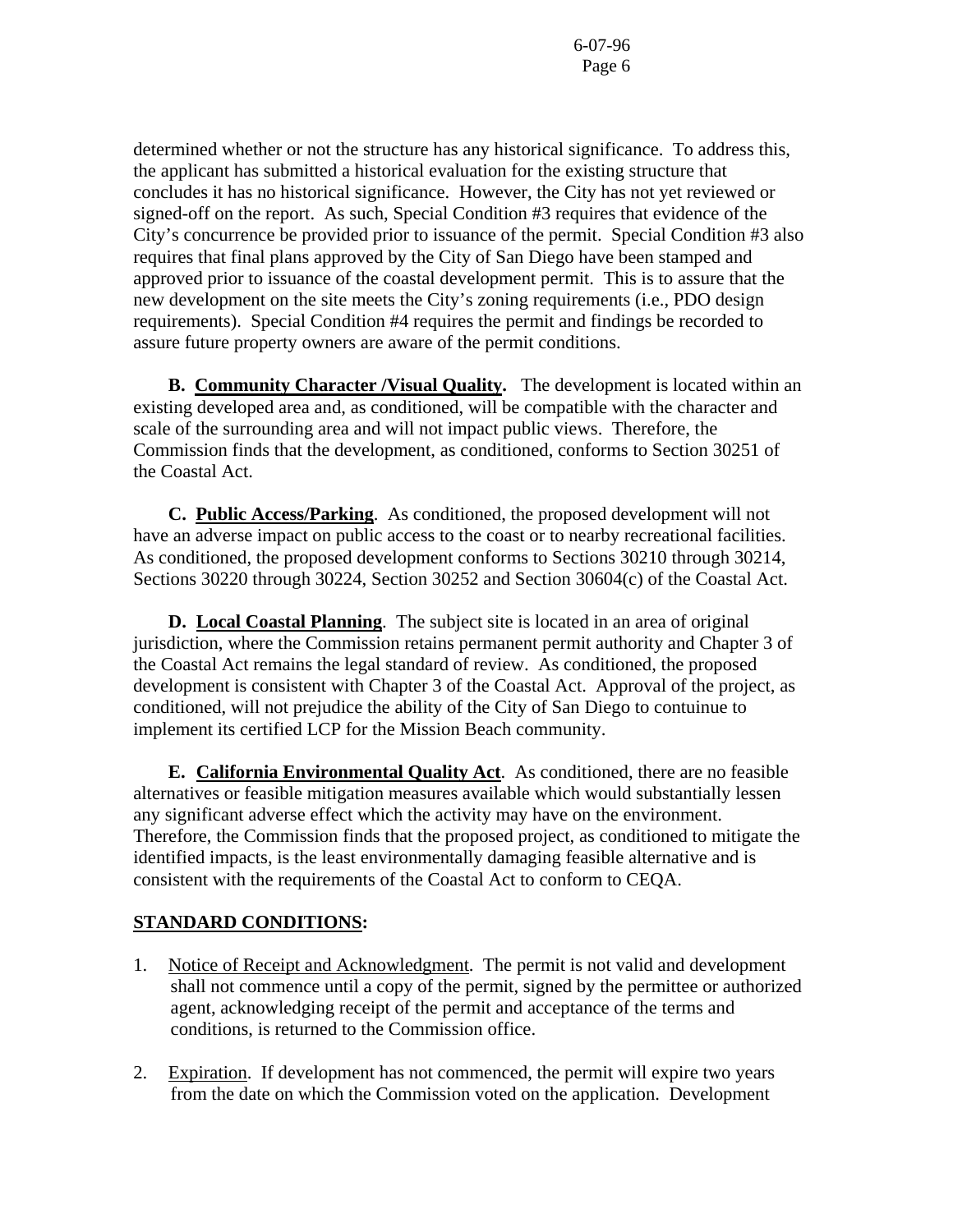shall be pursued in a diligent manner and completed in a reasonable period of time. Application for extension of the permit must be made prior to the expiration date.

- 3. Interpretation. Any questions of intent or interpretation of any condition will be resolved by the Executive Director or the Commission.
- 4. Assignment. The permit may be assigned to any qualified person, provided assignee files with the Commission an affidavit accepting all terms and conditions of the permit.
- 5. Terms and Conditions Run with the Land. These terms and conditions shall be perpetual, and it is the intention of the Commission and the permittee to bind all future owners and possessors of the subject property to the terms and conditions.

(G:\San Diego\Reports\2007\6-07-096 Cornell stfrpt.doc)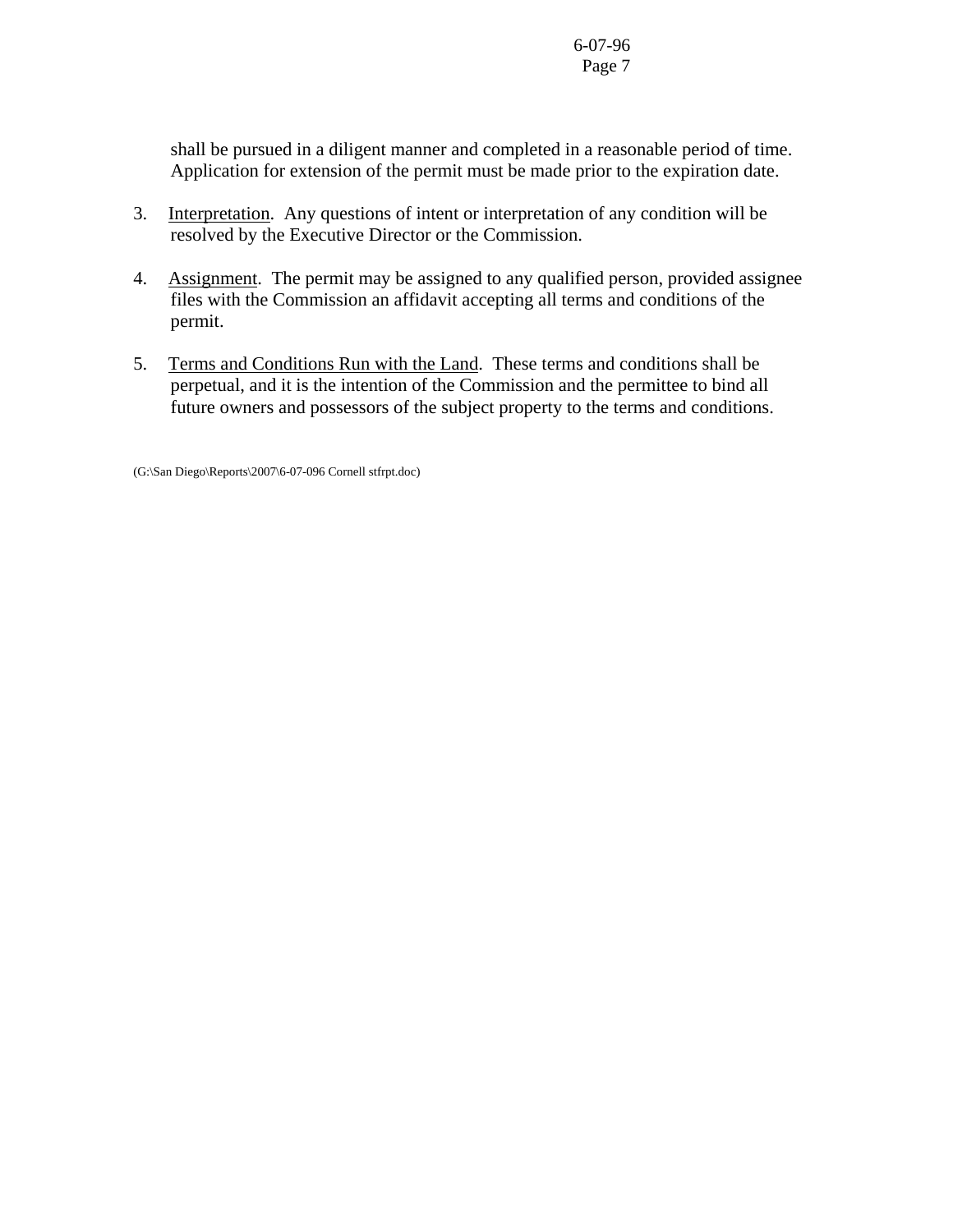